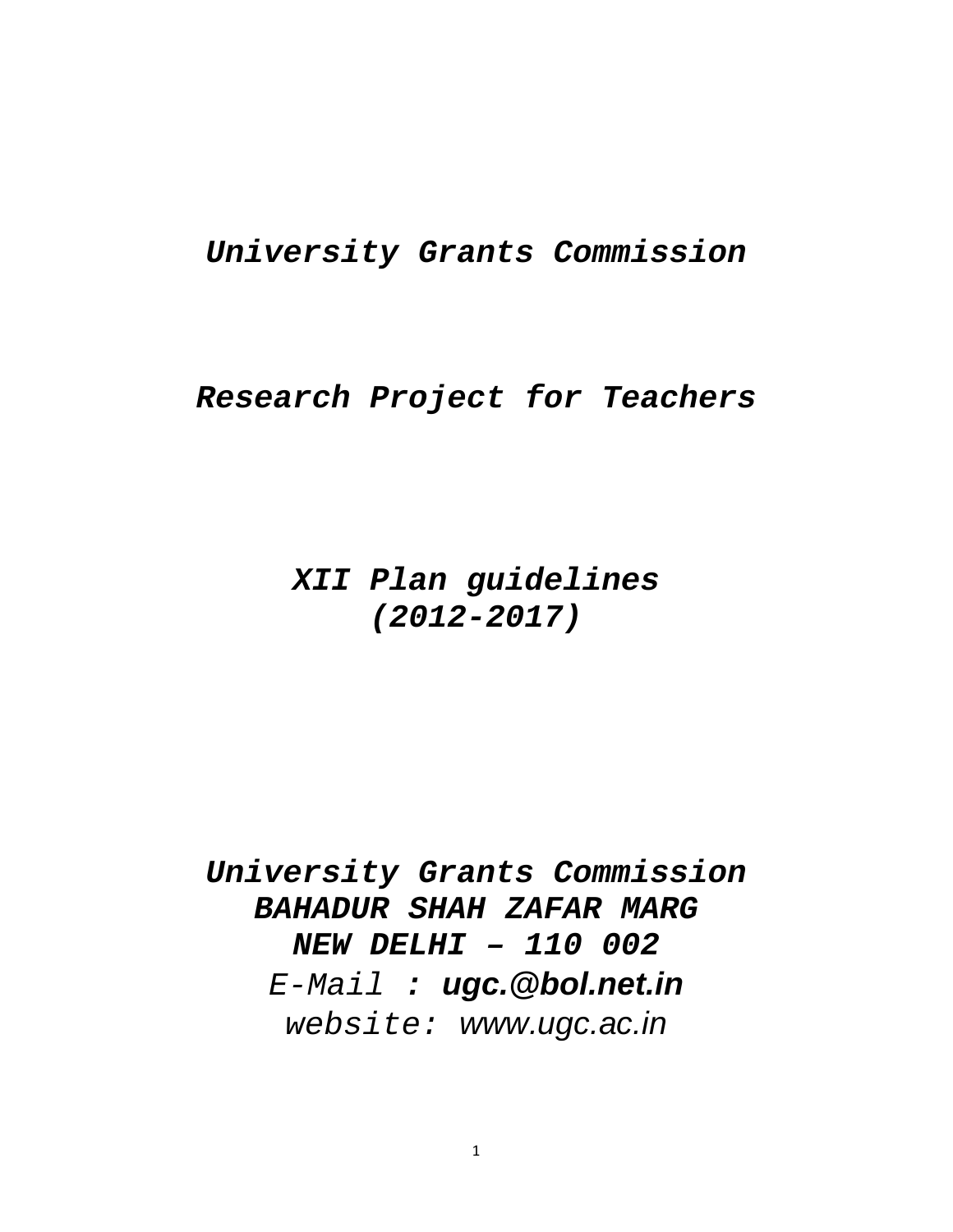## **UNIVERSITY GRANTS COMMISSION**

## **12th PLAN GUIDELINES FOR PROVIDING GRANTS TO UNIVERSITY/COLLEGE TEACHERS FOR MAJOR RESEARCH PROJECT**

#### **1. INTRODUCTION**

The University Grants Commission strives to promote teaching and research in emerging areas in Humanities, Social Sciences, Languages, Literature, Pure sciences, Engineering & Technology, Pharmacy, Medical, Agricultural Sciences etc. The emphasis would be supporting such areas that cut across disciplines and subjects such as health, gerontology, environment, biotechnology, nanotechnology, stress management, WTO and its impact on economy, history of science, Asian philosophy and many other areas as would be identified by subject experts. There are disciplines such as defence and strategic studies which include national security affairs, insurance and banking, economics and world trade which in a true sense are multidisciplinary in nature, cutting across disciplines of sciences, humanities and social sciences, and are of importance in a rapidly changing global scenario. These and allied disciplines need to be studied and researched in a more organized manner. Institutionalization of such activities is a need of the present times.

#### **2. OBJECTIVES**

**The universities have been the centres of research . Although, the G overnment has a ne twork of science and technology laboratories for research and development, the major base of researchers in science and technolog y remains with t he univ ersities and colleges. Hence, unive rsity and college teachers need to be supported to meet their requir ements for individual research in specialized areas.** 

**To promot e excellence in research in higher edu cation by supp orting rese arch pr ogrammes of University and College teachers in various disciplines.** 

#### **3. ELIGIBILITY/TARGET GROUP:**

**The University Grants Commission will pr ovide support to perm anent/regular, working/retired teachers in the Universities and Colleges (Under Section 2(f) and 12 B of UGC Act, 1956) only.** 

**The permanent teachers working in self financing In stitutions [Self financing colleges subject to fulfilment of conditions stipulated in the UGC (Fitnes s of Instit ution for grant Rules, 1975) and subject to the condition that fees charged by such colleges are in accordance with the State/University fee regulations or as laid down by any law in force also eligible to apply under the scheme.** 

A teacher, working or retired can avail only one project/ scheme of the UGC at any given time. The one, which is offered and accepted first irrespective of Principal Investigator/Co-Investigator, must be completed before the other offer is accepted. **Failure to abide b y this rule shall make the Principal Investigator/Co-Investigator and the Institution liable to refund the entire amount paid by the UGC in all such schemes. They may be also debarred from participation in future UGC programmes.** It would be the responsibility of the Principal Investigator/Co-Investigator and the host Institution for total accountability of the project. After completion of one project (date of finalization of accounts of the project). **If a teacher desires to undertake another UGC project, a gap of one year will be necessary.** The Principal Investigator should publish two papers in a reputed journal in the form of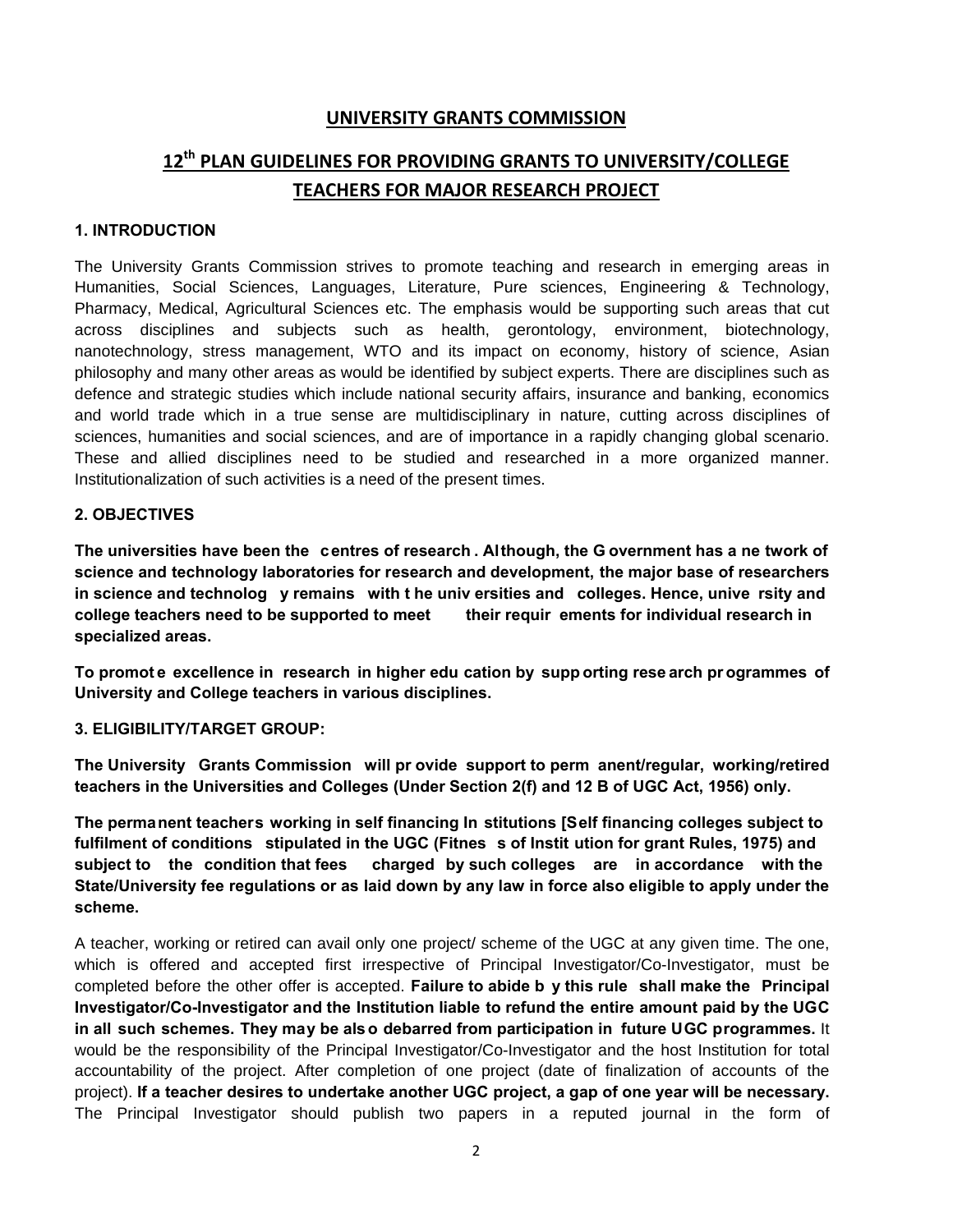Books/Article/Presentation in seminar etc. from the said project completed**.**

Retired teachers can apply under the scheme up to the age of 67 years and must have a Co-Investigator (Permanent Teacher) from the same Department, where the project is likely to be undertaken.

## **Only the teaching faculty of Library Science, Physical Education, Principals and Vice-Chancellors will also be eligible to participate in the scheme.**

**Colleges/Universities/ Institutions forwarding the proposal should have a dequate r esearch facilities.** 

#### **4. NATURE OF ASSISTANCE:**

The quantum of assistance for a research project will be as under:

**Major Research Project in Scie nces including Engineering & T echnology, Medical, Pharmacy Agriculture etc. - Rs. 20.00 lacs.** 

**Major Research Project in Humanities, Social Science, Languages, Literature, Arts, Law and allied disciplines - Rs. 15.00 lacs.**

The Commission will provide financial support for the items like Equipment, Books and Journals, **(Project Fellow),** Hiring Services, Contingency, Chemicals and Consumables, Travel and Field work.

#### **Non-Recurring Grants**

#### **a**. **Equipment**

#### **b. Books and Journals**

The equipment as well as books & journals grants may be utilized to procure the essential equipments and books & journals needed for the proposed research work.

 The escalation, if any, in the cost of approved equipment may be met out of savings/re-appropriation from Non-recurring head only with the approval of Principal/ Registrar of the college/ University under intimation to the Commission.

 The equipments and books & journals acquired by the Principal Investigator under a Major Research Project must be deposited to University/ College/Institution or in the departmental library or the central library after the completion of the project which will be the institutional property. The University/colleges/Institution should make every effort to put all the equipment available in the laboratories in effective use.

#### **Recurring Grants**

#### **a. Honorarium to Retired Teachers**

Honorarium to retired teachers is admissible at the rate of **Rs.18,000/- p.m**. upto the age of 70 years. If the Principal Investigator attains the age of 70 years during middle of the tenure of the project and some more work needs to be done, the Principal Investigator should complete the work without any honorarium for the rest of the period. If a teacher retires during the tenure of the project, he/she will also be eligible for honorarium on receipt of an affidavit indicating his/her date of birth, date of superannuation and that he/she is not employed anywhere or is not drawing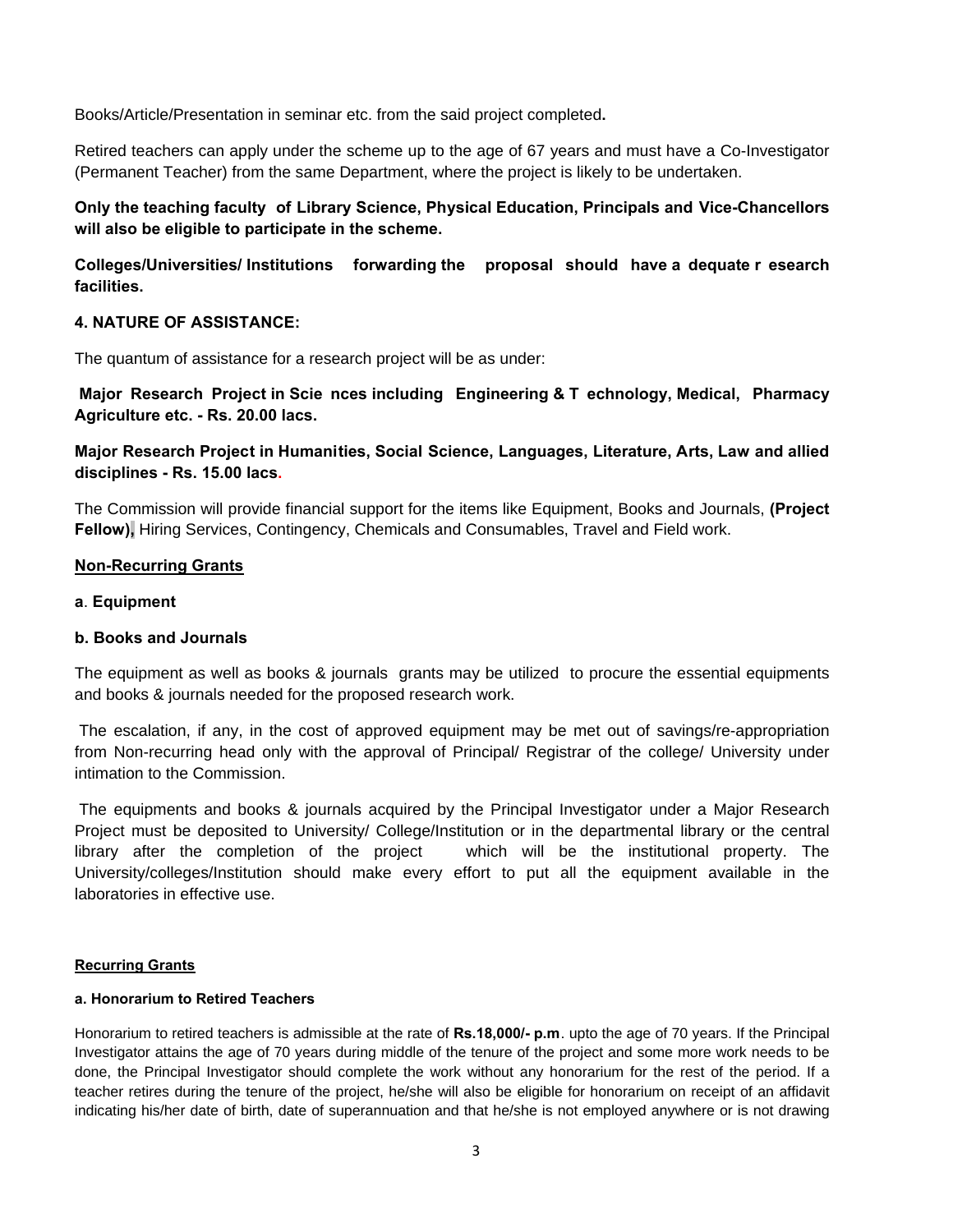honorarium from any other Government/Non-Government organization, duly oath commissioned and witnessed by the Registrar/Principal/Director of the University/College/Institute.

#### **b Project Fellow**

**Project Fellow** may be appointed with a consolidated fellowship of:

i) **NET/GATE qualified**-Rs. 16,000/- p.m. for initial 2 years and Rs. 18,000/- p.m. for the third year.

ii) **Non-GATE/Non-NET**- Rs. 14,000/- p.m. for initial 2 years and Rs. 16,000/- p.m. for the third year.

 The person to be considered for appointment as Project Fellow must have second class master degree with a minimum of 55% marks for general category (50% in case of SC/ST/PH) or M.Phil in the subject concerned or a related subject. The candidate to be appointed as Project Fellow should be below the age of 40 years at the time of appointment. **The Project Fellow should do work full tim e in the project and ge t the fellowship f rom one source only.** 

**The Retired Principal Investigators are not entitled for Project Fellow**. They should do work full time research.

#### **HRA**

Suitable hostel type accommodation may be provided for Project Fellow failing which they are eligible for HRA as per rules of the University/Institution.

Project Fellow who has been provided accommodation in a hostel recognized/ maintained by the Institution may be reimbursed the hostel fee.

#### **Leave**

**The Fe male Project Fellows would be eligible for maternity leave at full rates for a period not exceeding four months onc e only durin g t he t enure of MRP.** Project fellows will not be entitled to avail vacations, e.g., summer, winter and pooja etc.

#### **MEDICAL FACILITIES**

Project fellow may be provided medical facilities as per rules of the University/Institution. However, the UGC will not provide any financial assistance on this account.

#### **MODE OF SELECTION**

The selection of the Project Fellow may be made by an open selection through a duly constituted Selection Committee. The constitution of the Selection Committee will be as under:

1 Head of the Department will act as Chairperson

2 One Subject Expert (External) (from the institute other than the Institute where the project is undertaken)

3 One nominee of the Vice-Chancellor/Head of Institution/Principal (in case of college)

4 Principal Investigator

The University/College should inform the UGC in the prescribed proforma certifying that all norms have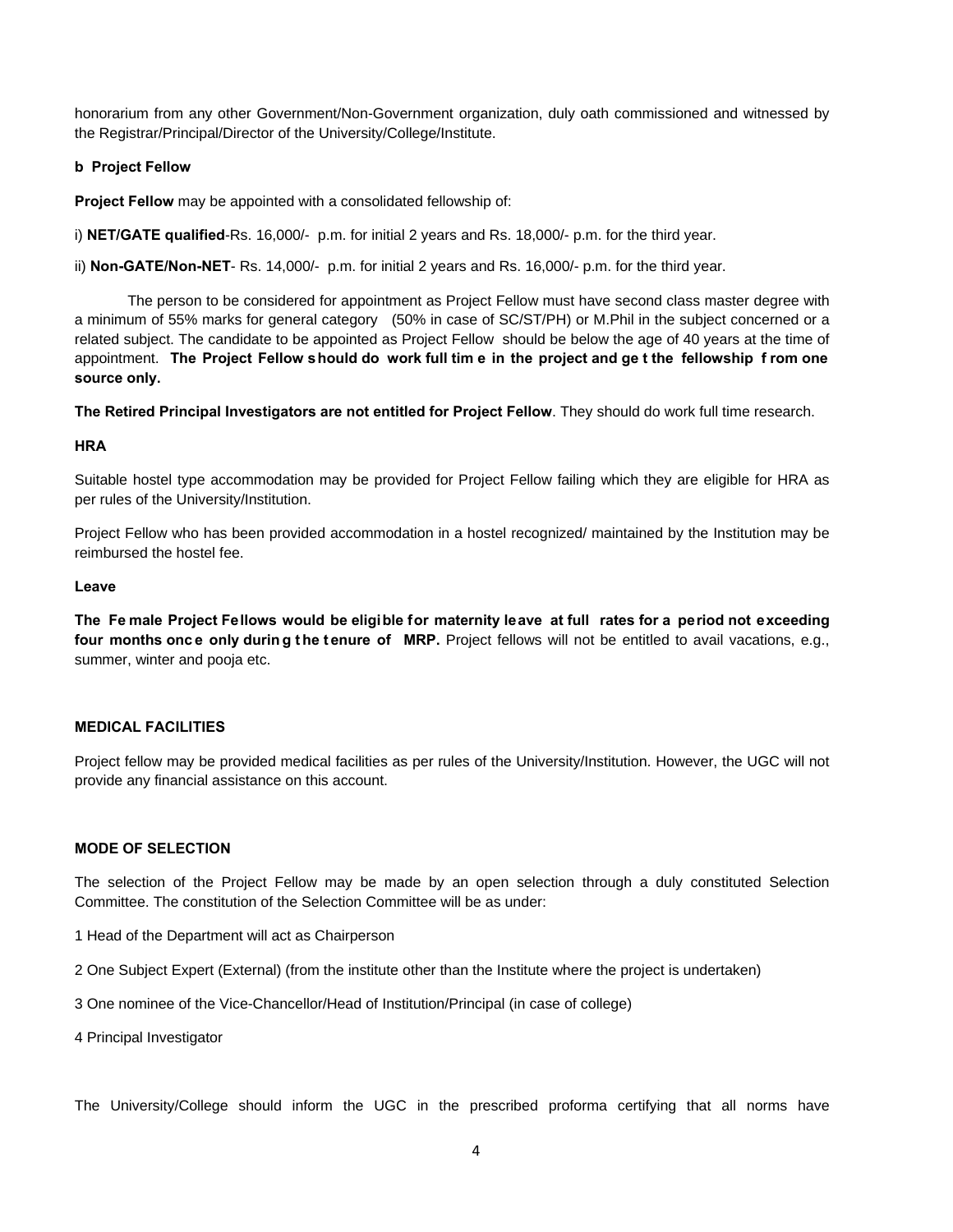been followed while selecting the Project fellow.

The University/College(s) will disburse fellowship amount to the Project Fellow from the date of joining out of first instalment released to the Principal Investigator which also includes 50% of the fellowship of the Project Fellow.

#### **(c) Hiring Services**

This is meant for specialized technical work, such as sample analysis, for which the University/Institution either has no infrastructure or such services are available on payment basis. Stenographic/ Data Entry Operator services may be hired for the purpose of preparation of questionnaire/ schedule or report writing and not for routine correspondence.

 Such of the Principal Investigators who have not been given Project Fellow on a regular basis, may hire a person for technical assistance and the person so engaged must fulfil the qualifications prescribed for Project Fellow. He/she may be paid remuneration at par with the Project Fellow, limited to a maximum of 6 months in the total tenure of the project.

#### **(d) Contingency**

The admissible contingency grant may be utilized on spares for apparatus, photo-stat copies and microfilms, typing, stationary, postage, telephone calls, internet, fax, computation and printing needed for the project. Expenditure towards advertisement for post of Project Fellow and the audit fee may also be claimed under contingency head.

(e)**Special Needs :** Assistance may be provided for any other special requirement in connection with the project which is not covered under any other 'Head' of assistance under the scheme.

## **(f) Chemicals and Consumables**

To meet expenditure on chemicals, glassware and other consumable items.

## **(g) Travel and Field Work**

The amount allocated under the head travel/field work is to be utilized for data collection and collection of other information such as documents and visit to libraries within the general scope and sphere of the ongoing project. This should not be used for attending conferences, seminars, workshops and training courses etc. However, the PI's may travel by air or any other mode of transport if they are entitled for the same in their parent Organisation/Institutions restricted to the allocation under the concerned head. They may also avail special casual leave/duty leave for field work/collection of data as per University rules. **Foreign travel is strictly prohibited in this scheme.**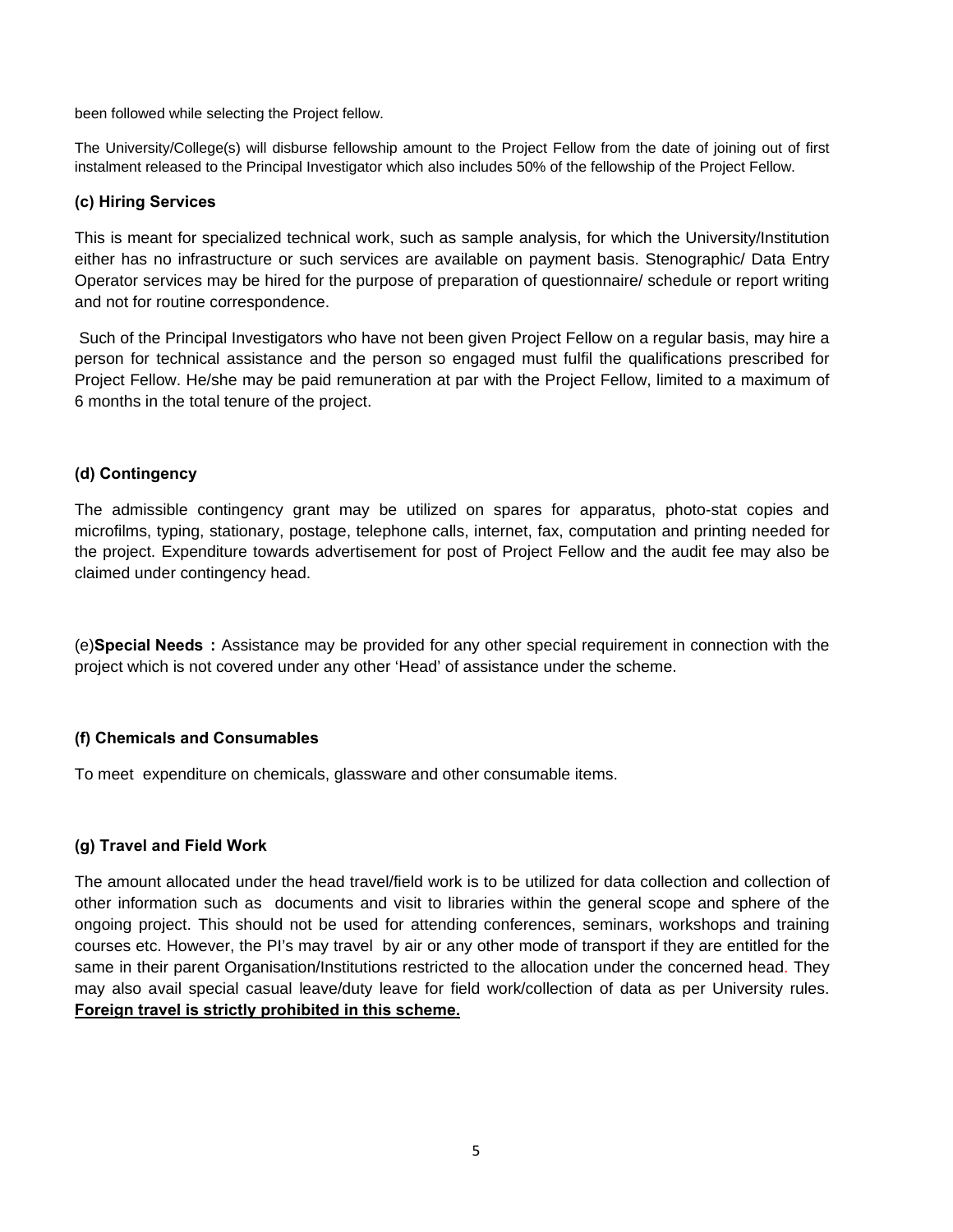#### **(h) Institutional Overheads (only for institution)**

The host Institute will be provided additional grant to the tune of 10% (ten percent) of the approved recurring grant as overhead cost, to provide infrastructural facilities including office support, administrative and accounting services to the PI's.

#### **(i) Re-Appropriation**

The Principal Investigator may re-appropriate maximum 20 per cent of the **recurring** grant allocated under each head with the permission of Registrar/Principal under intimation to the UGC with the justifications. **The fellowship/Honorarium/Institutional overhead grants cannot be re-appropriated.** 

#### **(j) Tenure and Implementation**

#### **Three years.**

**The effective date of i mplementation of the project will be given by the Commission in approvalcum-sanction letter.** 

#### **5. PROCEDURE FOR APPLYING**

All eligible teachers may submit their MRP applications ONLINE from  $1<sup>st</sup>$  April to  $31<sup>st</sup>$  july in the prescribed proforma available on the UGC website. Before submitting to the UGC the concerned institute should get the proposal assessed by their Research bodies with a certificate that the proposed research work is in conformity with the MRP guidelines. The downloaded three (3) copies of the same duly forwarded by the Registrar/Principal of the concerned University/College/Institution should be brought at the time of interface meeting.

**The Minor Projects will be dealt by the concerned University out of the development grants.** 

 **The College teachers w ho wish to avail financial assistance for Mi nor Research Project should submit the ir Minor Research P roposal a pplications in the pr oforma to the UGC Co ncerned Regional Office located at Bhopal, Kolkata, Guwahati, Hyderabad, Bang alore an d Pu ne. ( list of Regional office is atta ched). Th e teacher s from the c olleges in the Nor thern Region i ncluding Delhi m ay ap ply to th e UG C Northern Regi on Co lleges Bureau a t 35, Feroze S hah Ro ad, New Delhi – 110 001.** 

#### **6. PROCEDURE FOR APPROVAL**

#### **Major Research Project**

The proposals (Online and downloaded) received duly forwarded by the concerned Universities/Colleges will be assessed with the help of a subject expert committee constituted by the UGC. The Principal Investigators whose proposals found complete in all respect will be invited for making presentations before the Committee. No TA/DA would be paid to the participants. The final decision will be taken by the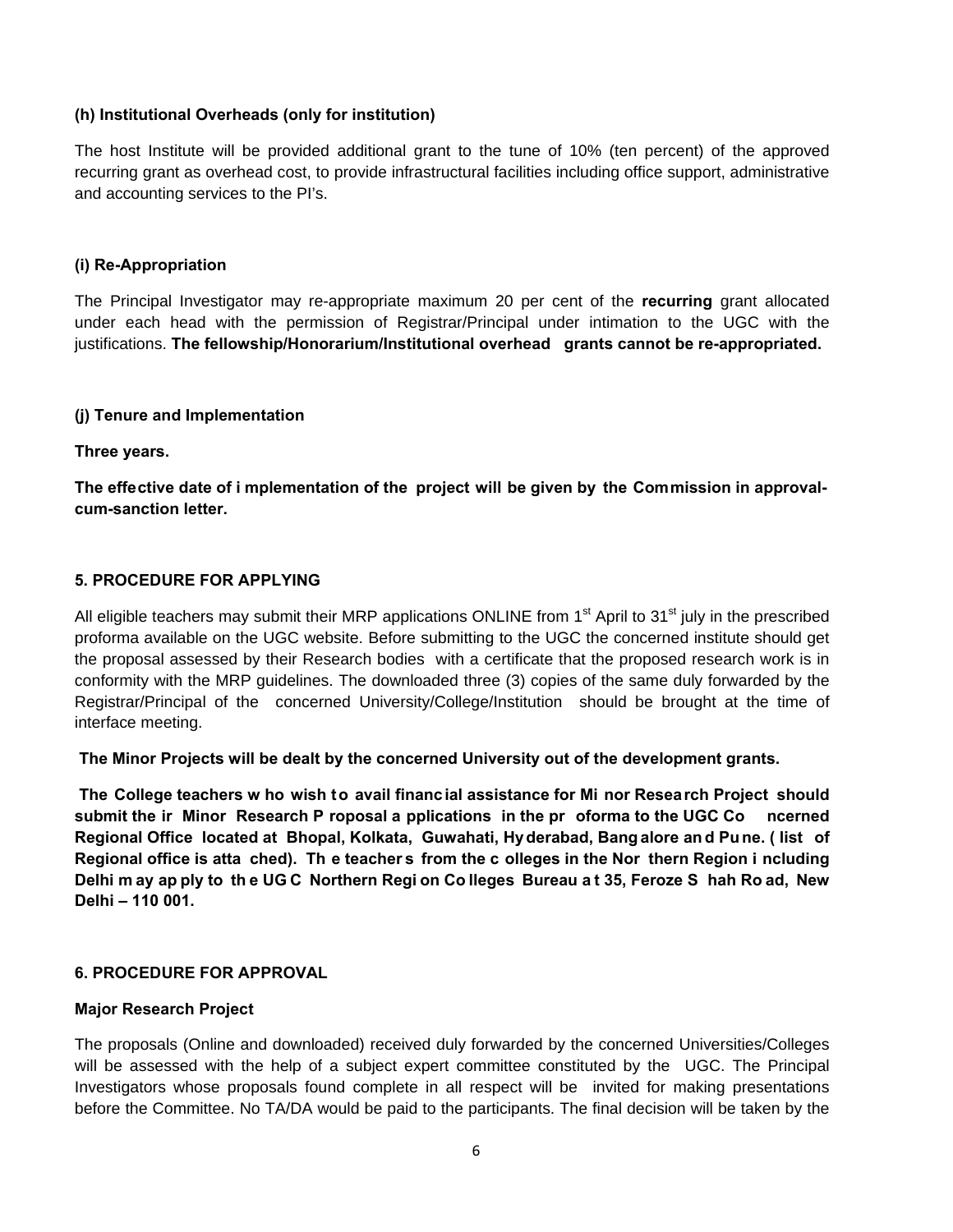UGC on the basis of recommendations made by the Committee and the availability of funds under the scheme.

## **7. PROCEDURE FOR RELEASE OF GRANTS**

#### **Universities:**

The first instalment of the grant shall comprise of 100% of the Non – Recurring including Over Head Charges, and 50% of the total Recurring grant approved by the Commission for the total duration of the project. The grant will be released to the Registrar/Principal of the University/College.

The amount released may be spent according to the approved heads/items within the approved allocation mentioned in sanction letter.

 After one and a half year from the date of implementation of the project the UGC will organize Mid-term evaluation interface meeting wherein PI will present the progress of the project before the subjects experts. On the basis of recommendations of the experts, progress report, expenditure statement and utilization certificate, the UGC will release the 40% of the total recurring grant as the second instalment. If the **Non-Recurring** grant is not utilized before Mid-term Evaluation meeting, prior permission may be obtained from the Vice-Chancellor of the University.

Remaining 10% will be released on receipt of following completion documents as final reimbursement.

A copy of the final report of project along with soft copy.

 It is mandatory to post the Executive summary of the report, Research documents, monograph, academic papers provided under Major Research Project on the website of the University/College.

 Month – wise and year – wise detailed statement of expenditure towards salary of staff appointed under the project.

 A consolidated item – wise detailed statement of expenditure incurred during the complete project period in the prescribed proforma duly signed and sealed by Registrar/Principal and the Principal Investigator.

 A consolidated Audited Utilization Certificate for the amount actually utilized towards the project duly signed and sealed by Govt. Internal Auditor/ Chartered Accountant, Registrar/Principal as well as the Principal Investigator in the prescribed proforma.

The unutilized grant if any, may be refunded immediately through demand draft drawn in favour of the Secretary, University Grants Commission, payable at New Delhi.

The Principal Investigators/Institutions are expected to settle the accounts immediately on completion of the project. In case the balance grant, if any, is not claimed within *six* **months from th e date of completion of the project, the same will lapse and no representation will be entertaine d on this behalf.**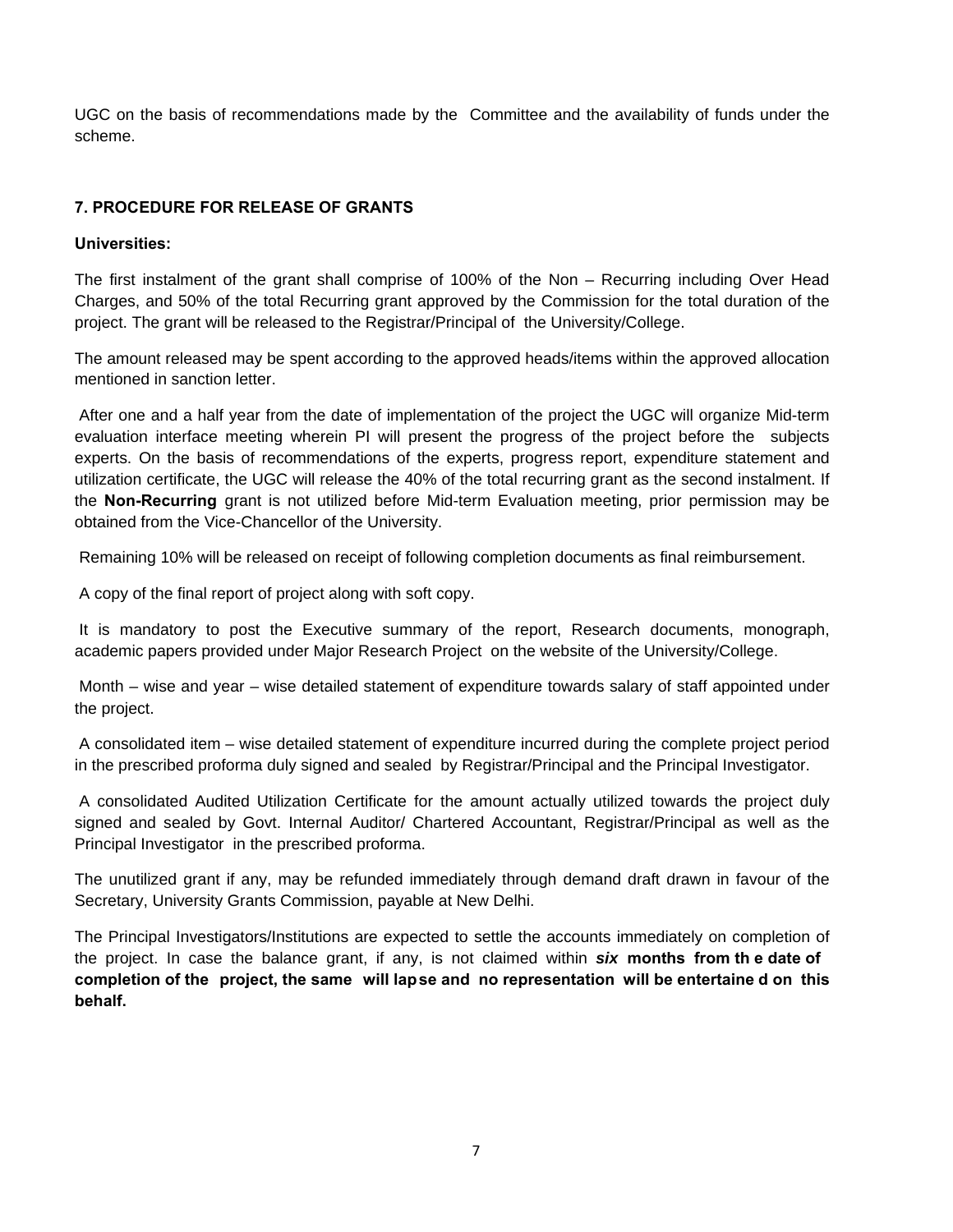#### **8. MONITORING AND EVALUATION**

The UGC will invite the fresh proposals from  $1<sup>st</sup>$  April to  $31<sup>st</sup>$  July of every year and final selection committee meetings will be organised subsequently.

Mid-term evaluation meetings for ongoing projects will be organised by the bureau after completion of minimum one and half year.

**The Commission would decide the continuance of the project on the recommendations of the UGC Mid-Term Evaluation Committee. If Pr incipal Investigator fails to attend mid-term revi ew meetings, the Commission ma y discontinue/ cancel the project in normal circumstanc es and entire amount to be refunded by the Principal Investigator to the UGC.** 

After the completion of project tenure i.e. 3 years the parent institution of PI's should arrange to make the final assessment/evaluation of the project minimum by two expert members not belonging to their institution. Then institution should forward the completion documents along with the expert committee report.

#### **9. GENERAL**

a) After finalisation of the selection procedure of the Major Research projects the names of the selected PI will be posted on the UGC website. The PI should check their names and send their acceptance certificate duly forwarded by the Registrar/Principal of the institutions immediately , to enable the UGC to send the approval/sanction letters.

(b) Project is not transferable in any case.

 c) Any Principal Investigator, who wants to go on any assignment outside the country not exceeding three months, in the absence of Principal Investigator Co-Investigator may act as Principal Investigator.

d) If the PI is transferred from his/her original place of work to another Institution (under Section 2 (f) and 12 (B) of the UGC Act, 1956 ) No Objection Certificate should be furnished for the transfer of the project from both the Institutions stating that necessary facilities will be provided by the Institution in which the awardee is transferred for the smooth running of the project.

e)PI may publish the results of the study on the project acknowledging the contribution made by the staff appointed for the project and the support received from the UGC.

f) Project Fellow engaged in the project may enrol for Ph.D. The data generated and the results obtained out of the Project may be incorporated by the Project Fellow in his/her thesis with the concurrence of the Principal Investigator.

g) If a Principal Investigator fails to complete the project, he/she has to refund the entire amount sanctioned with interest.

h)No extension in tenure is permissible in any circumstances.

**Annexure - I (Application Form Online) Url:** http://www.ugc.ac.in/mrp/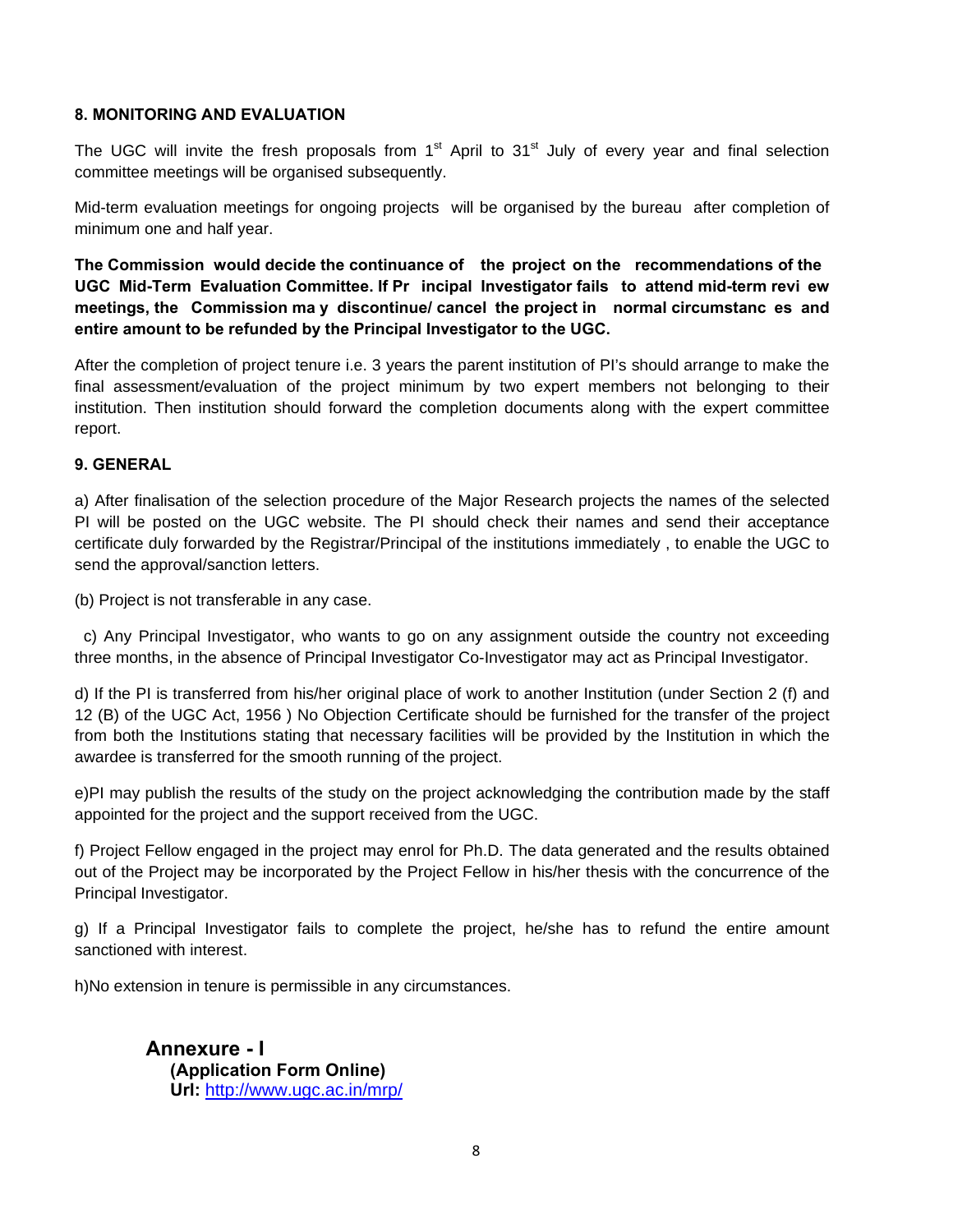## **ACCEPTANCE CERTIFICATE FOR RESEARCH PROJECT**

| 1. The research project is not being supported by any other funding agency.      |
|----------------------------------------------------------------------------------|
| 2. The terms and conditions related to the grant are acceptable to the Principal |
| Investigator and University/College/Institution.                                 |
| 3. At present, I have no research project approved by UGC and the accounts for   |
| the previous project, if any have been settled.                                  |
| 4. The College/University is fit to receive financial assistance from UGC and is |
| included in the list of Section 2(f) & 12 (B) prepared by the UGC.               |
| 5. The Principal Investigator is a retired teacher and eligible to receive       |
| honorarium as he/she is neither getting any honorarium from any agency nor       |
| is he/she gainfully employed anywhere.                                           |
|                                                                                  |
|                                                                                  |
| 7. The date of implementation of the project is ________________________________ |

## **Principal Investigator**

**Registrar/Principal University/College**

 **(Seal)**

Co-Investigator **Co-Investigator Co-Investigator**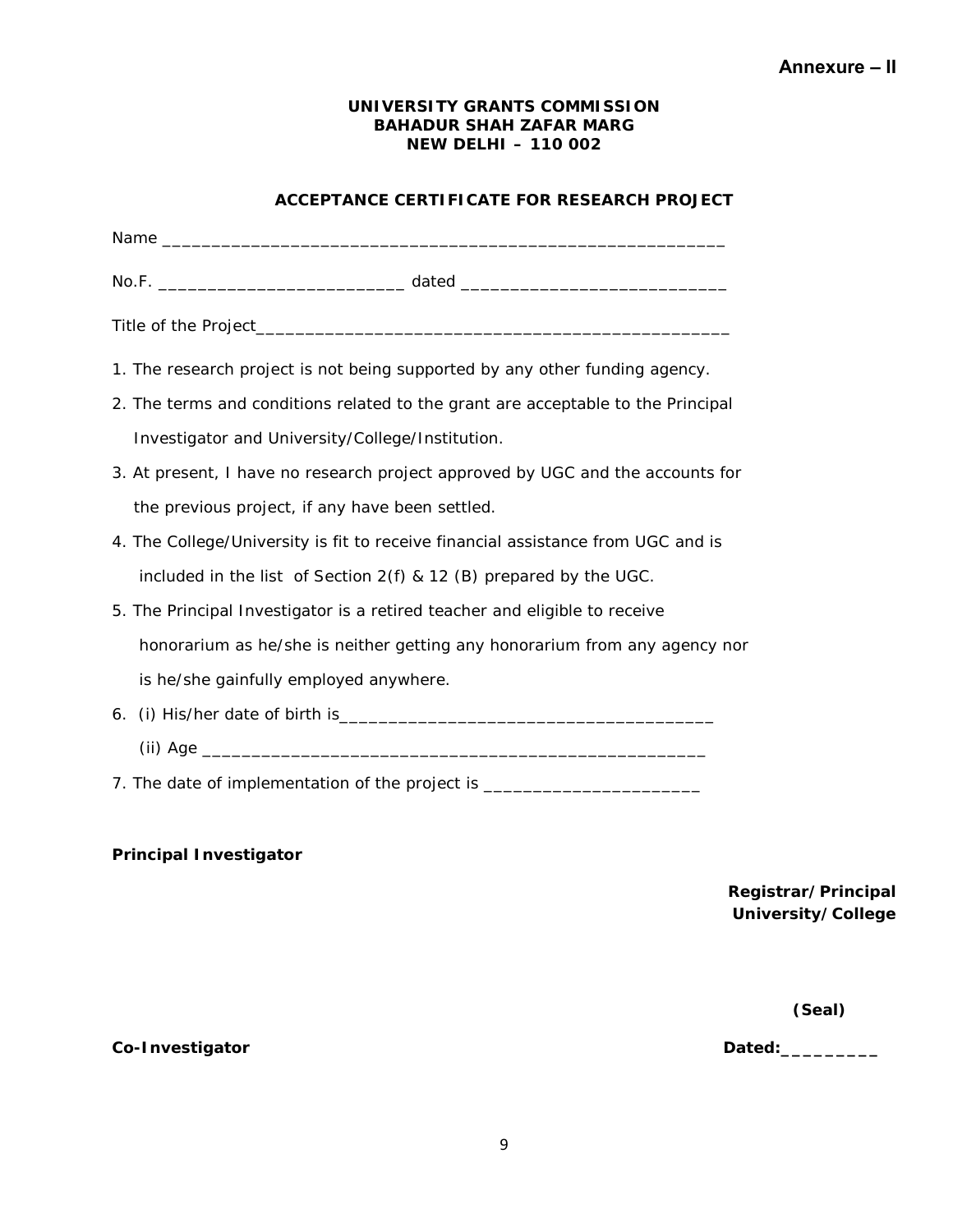## **STATEMENT OF EXPENDITURE IN RESPECT OF MAJOR RESEARCH PROJECT**

| S.No. | Item                                                                          | <b>Amount Approved</b><br>(Rs.) | <b>Expenditure Incurred</b><br>(Rs.) |
|-------|-------------------------------------------------------------------------------|---------------------------------|--------------------------------------|
| i.    | Books & Journals                                                              |                                 |                                      |
| ii.   | Equipment                                                                     |                                 |                                      |
| iii.  | Contingency                                                                   |                                 |                                      |
| iv.   | Field Work/Travel<br>(Give details in the<br>proforma at Annexure-<br>$IV$ ). |                                 |                                      |
| V.    | <b>Hiring Services</b>                                                        |                                 |                                      |
| vi.   | <b>Chemicals &amp; Glassware</b>                                              |                                 |                                      |
| vii.  | Overhead                                                                      |                                 |                                      |
| viii. | Any other items (Please<br>specify)                                           |                                 |                                      |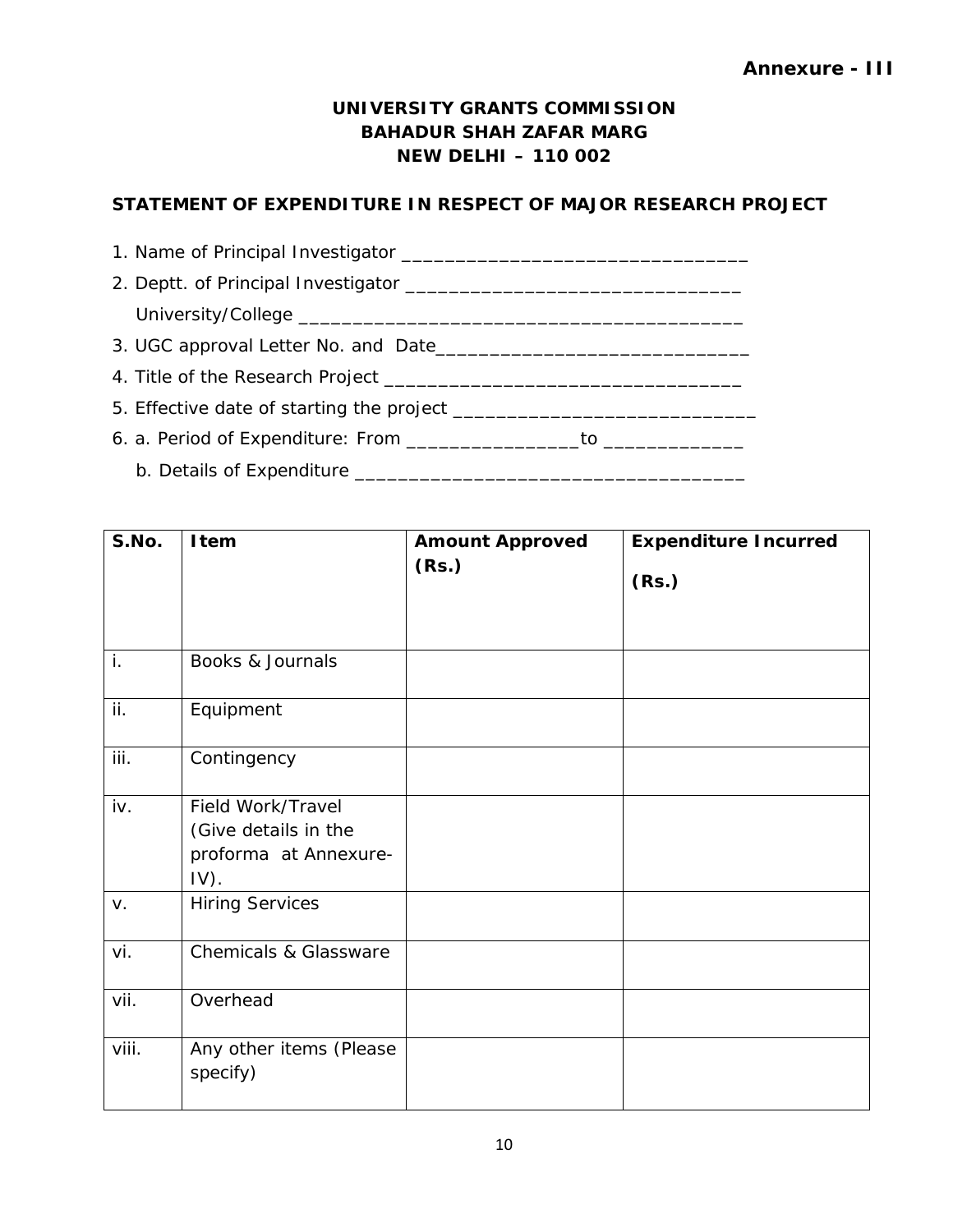c . Staff

Date of Appointment

| S.No | <b>Items</b>                                                                                                | <b>From</b> | To | <b>Amount</b><br><b>Approved</b><br>(Rs.) | <b>Expenditure</b><br>incurred<br>(Rs.) |
|------|-------------------------------------------------------------------------------------------------------------|-------------|----|-------------------------------------------|-----------------------------------------|
| 1.   | Honorarium to PI (Retired                                                                                   |             |    |                                           |                                         |
|      | Teachers) @ Rs. 18,000/-p.m.                                                                                |             |    |                                           |                                         |
| 2.   | <b>Project fellow:</b>                                                                                      |             |    |                                           |                                         |
|      | i) NET/GATE qualified-Rs. 16,000/- p.m.<br>for initial 2 years and Rs. 18,000/- p.m. for<br>the third year. |             |    |                                           |                                         |
|      | ii) Non-GATE/Non-NET- Rs. 14,000/-<br>p.m. for initial 2 years and Rs. 16,000/-<br>p.m. for the third year. |             |    |                                           |                                         |

1. It is certified that the appointment(s) have been made in accordance with the terms and conditions laid down by the Commission.

2. If as a result of check or audit objection some irregularly is noticed at later date, action will be taken to refund, adjust or regularize the objected amounts.

3. Payment @ revised rates shall be made with arrears on the availability of additional funds.

4. It is certified that the grant of Rs. \_\_\_\_\_\_\_\_\_\_ (Rupees \_\_\_\_\_\_\_\_ only) received from the University Grants Commission under the scheme of support for Major Research Project entitled \_\_\_\_\_\_\_\_\_\_\_\_\_\_\_\_\_\_\_\_\_\_\_\_\_\_\_\_\_\_\_ vide UGC letter No. F. \_\_\_\_\_\_\_\_\_\_\_\_\_\_\_\_\_ dated \_\_\_\_\_\_\_\_\_\_\_ has been fully utilized for the purpose for which it was sanctioned and in accordance with the terms and conditions laid down by the University Grants Commission.

## **SIGNATURE OF PRINCIPAL INVESTIGATOR**

## **REGISTRAR/PRINCIPAL**

 **(Seal)**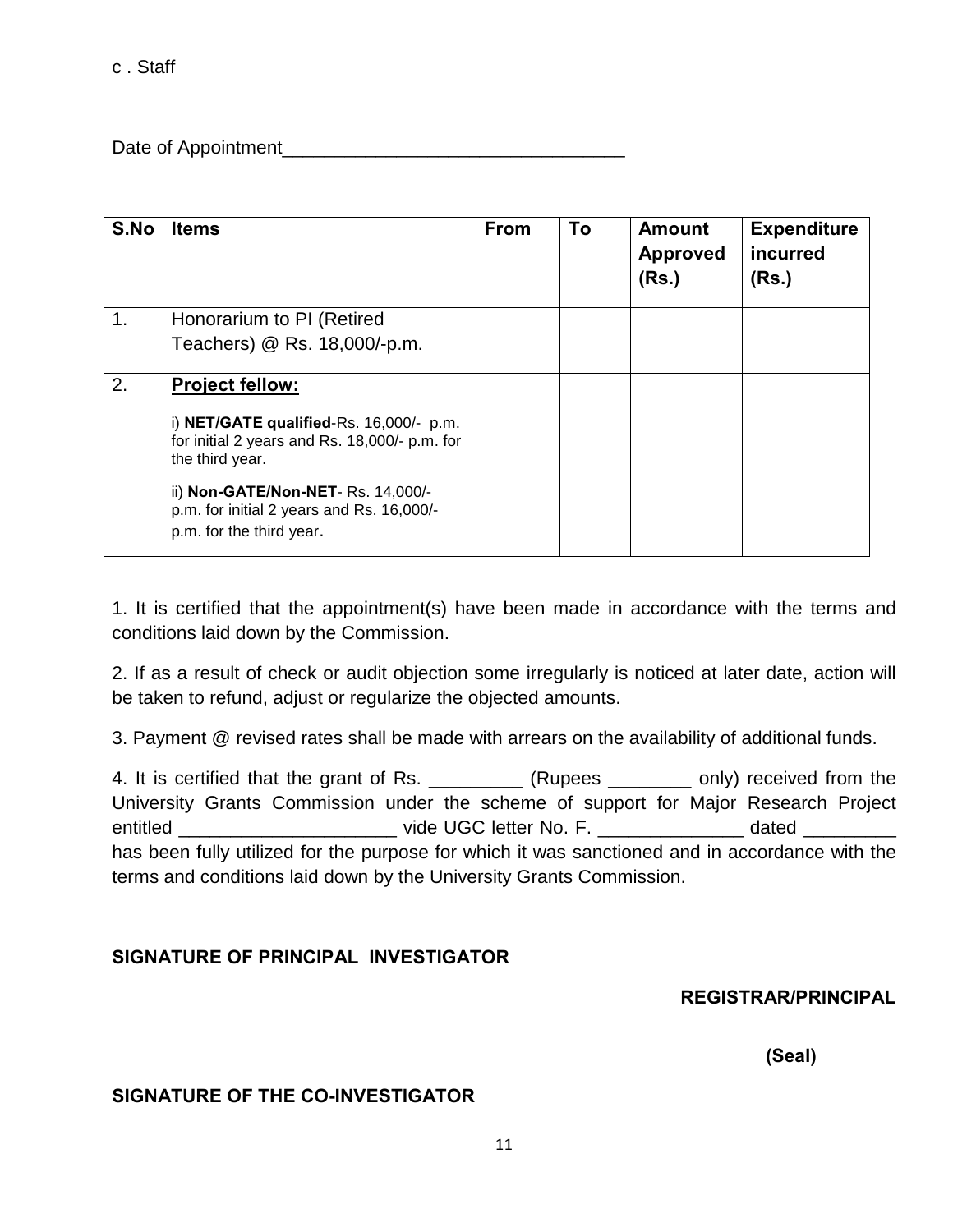## **Annexure - IV**

## **UNIVERSITY GRANTS COMMISSION BAHADUR SHAH ZAFAR MARG NEW DELHI – 110 002**

## **STATEMENT OF EXPENDITURE INCURRED ON FIELD WORK**

**Name of the Principal Investigator:** 

| Name of the          | <b>Duration of the Visit</b> |    | <b>Mode of</b> | <b>Expenditure</b> |  |  |
|----------------------|------------------------------|----|----------------|--------------------|--|--|
| <b>Place visited</b> |                              |    | Journey        | Incurred (Rs.)     |  |  |
|                      |                              |    |                |                    |  |  |
|                      |                              |    |                |                    |  |  |
|                      | From                         | To |                |                    |  |  |
|                      |                              |    |                |                    |  |  |
|                      |                              |    |                |                    |  |  |

Certified that the above expenditure is in accordance with the UGC norms for Major Research Projects.

## **SIGNATURE OF PRINCIPAL INVESTIGATOR**

**REGISTRAR/PRINCIPAL**

 **(Seal)**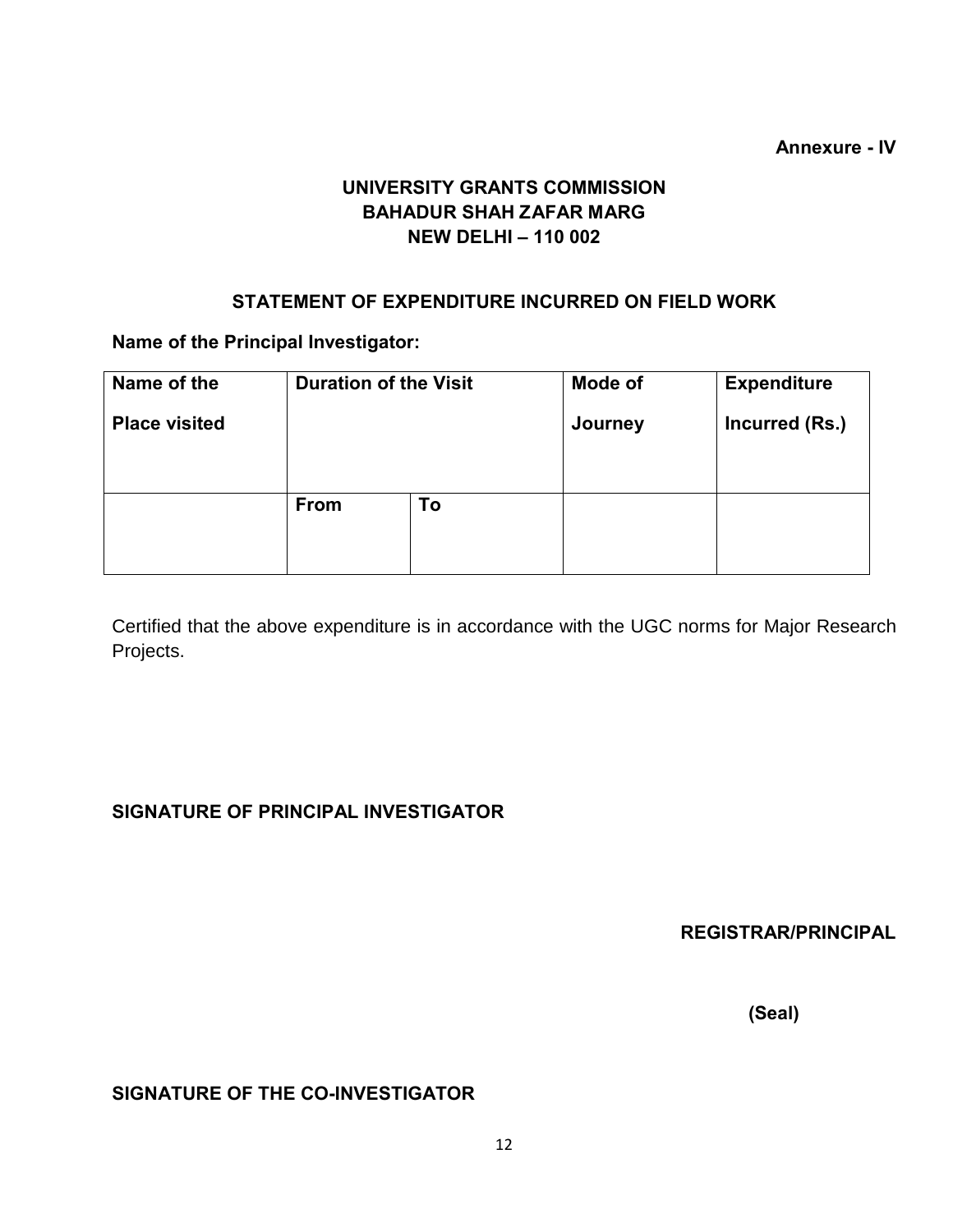**Annexure - V** 

## **UNIVERSITY GRANTS COMMISSION**

## **BAHADUR SHAH ZAFAR MARG**

## **NEW DELHI – 110 002**

## **Utilization certificate**

| Certified that the grant of<br>(Rupees |     |       | Rs. |                                                                                                                  |  |         |
|----------------------------------------|-----|-------|-----|------------------------------------------------------------------------------------------------------------------|--|---------|
|                                        |     |       |     | ____ only) received from the University Grants Commission under the scheme of                                    |  |         |
| support<br>entitled                    | for | Major |     | Research                                                                                                         |  | Project |
|                                        |     |       |     | dated_________has been fully_<br>utilized for the purpose for which it was sanctioned and in accordance with the |  |         |
|                                        |     |       |     | terms and conditions laid down by the University Grants Commission.                                              |  |         |

| SIGNATURE OF THE              | REGISTRAR/PRINCIPAL | <b>STATUTORY AUDITOR</b> |
|-------------------------------|---------------------|--------------------------|
| <b>PRINCIPAL INVESTIGATOR</b> |                     |                          |

 **(Seal) (Seal)**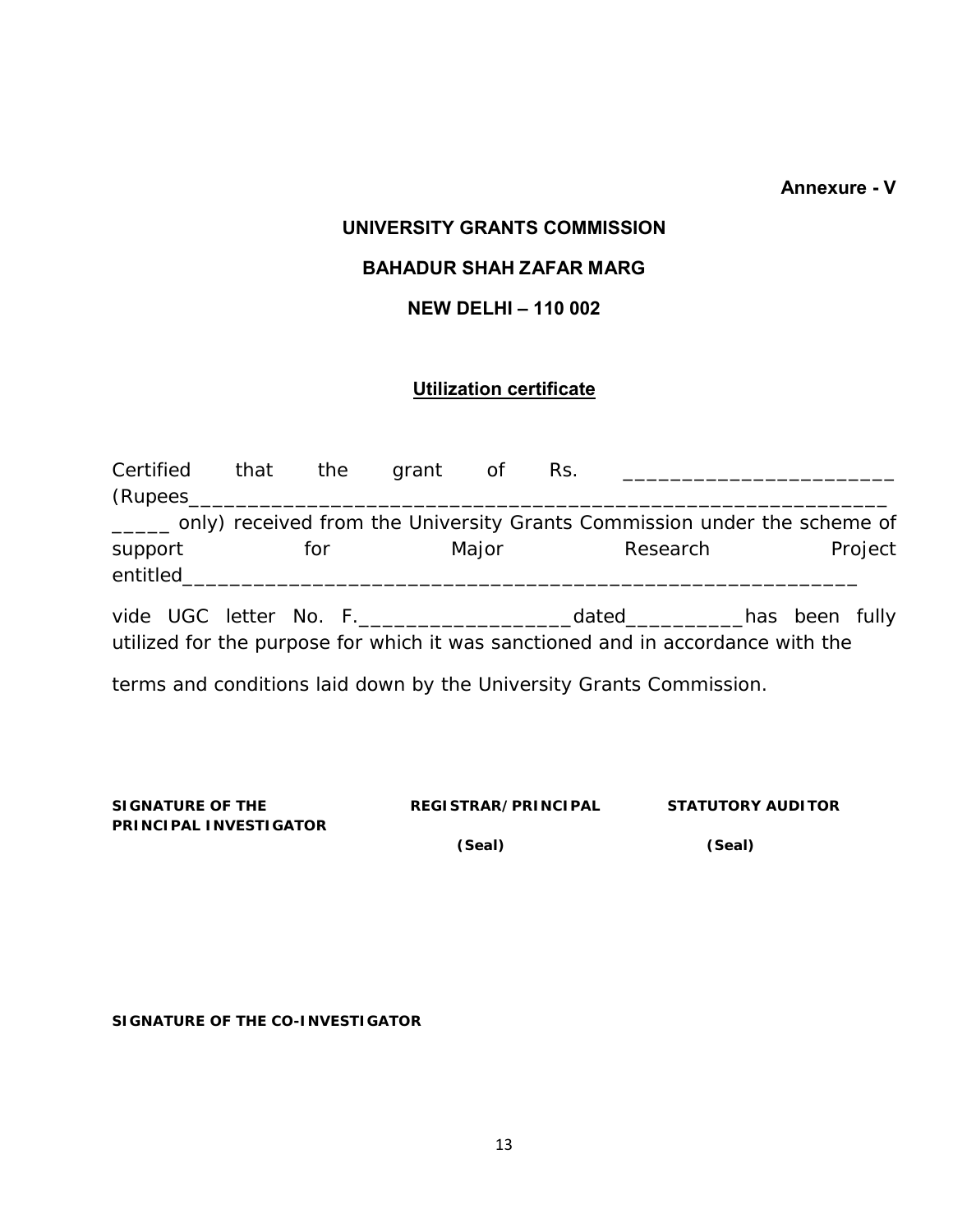Annexure-VI

le Jirê

 $\Box$ -1  $\Box$ 



#### PROFORMA FOR SUPPLYING THE INFORMATION IN RESPECT OF THE STAFF APPOINTED UNDER THE SCHEME OF MAJOR RESEARCH PROJECT

 $(HRP)$ UGC FILE NO. F.

C YEAR OF COMMENCEMENT

## TITLE OF THE PROJECT:

| 1.             | Name Of the Principal Investigator: | Prof./Dr. |                    |      |       |      |
|----------------|-------------------------------------|-----------|--------------------|------|-------|------|
| $\overline{z}$ | Name of the University/College      |           |                    |      |       |      |
| 3.             | Name of the Research Personnel      |           |                    |      |       |      |
|                | appointed                           |           |                    |      |       |      |
| 4.             | Academic qualification              | S.No.     | Qualifications     | Year | Marks | %age |
|                |                                     | 1.        | M.A./M.Sc./M.Tech. |      |       |      |
|                |                                     | 2.        | M.Phil             |      |       |      |
|                |                                     | 3.        | Ph.D.              |      |       |      |
| 5.             | Date of joining                     |           |                    |      |       |      |
| 6.             | Date of Birth of Research Personnel |           |                    |      |       |      |
| 7.             | Amount of HRA, if drawn             |           |                    |      |       |      |
| 8.             | Number of Candidate applied for the |           |                    |      |       |      |
|                | post                                |           |                    |      |       |      |

#### **CERTIFICATE**

This is to certify that all the rules and regulations of UGC Major Research Project outlined in the guidelines have been followed. Any lapse on the part of the University will liable to terminate of said UGC project.

**Principal Investigator** 

Head of the Deptt.

Registrar/Principal

14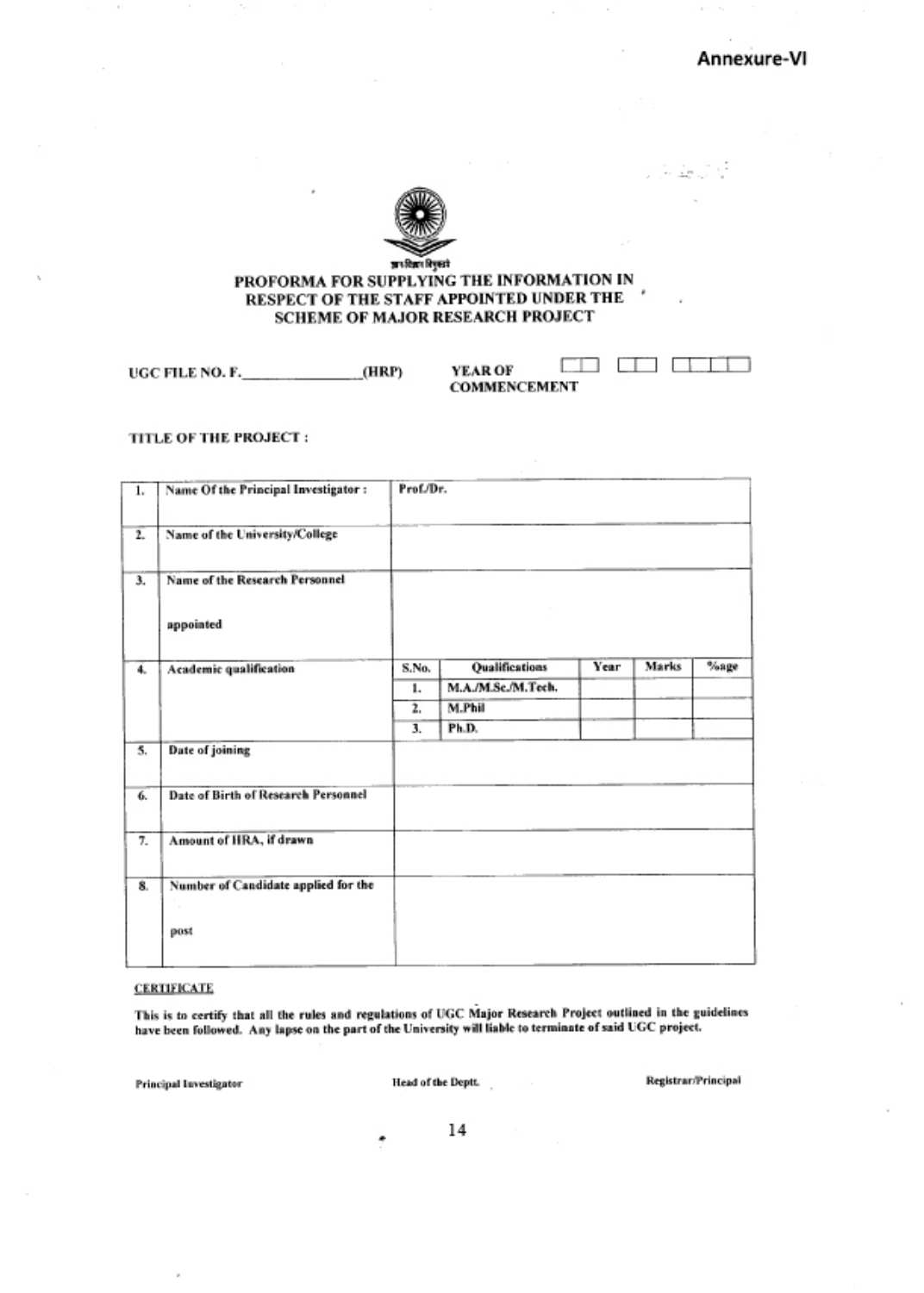## **MAJOR RESEARCH PROJECT COPY OF THE SPECIMEN OF HOUSE RENT FOR PROJECT FELLOW**

|     | Certified that Shri/Dr. |  |  |                          |  |  |  | is paying House Rent of                       |
|-----|-------------------------|--|--|--------------------------|--|--|--|-----------------------------------------------|
| Rs. |                         |  |  |                          |  |  |  | and is eligible to draw House Rent Allowances |
| @   |                         |  |  | as per University Rules. |  |  |  |                                               |

## **Registrar/Principal (Signature with Seal)**

Certified that Shri/Dr. \_\_\_\_\_\_\_\_\_\_\_\_\_\_\_\_\_\_\_\_\_\_\_\_\_\_\_\_\_\_\_\_ is not staying independently and therefore is eligible to draw House Rent @ of Rs. The numerous p.m. minimum admissible to a Lecturer as per University Rules.

## **Registrar/Principal (Signature with Seal)**

Certified that Shri/Dr. \_\_\_\_\_\_\_\_\_\_\_\_\_\_\_\_\_\_\_\_\_\_\_\_\_ has been provided accommodation in the Hostel. But he/she could not be provided with single seated flat type accommodation as recommended by the Commission, Hostel fee @ Rs. The permonth w.e.f. The same permonth w.e.f. The same permonth w.e.f. The same permonth w.e.f. him/her.

> **Registrar/Principal (Signature with Seal)**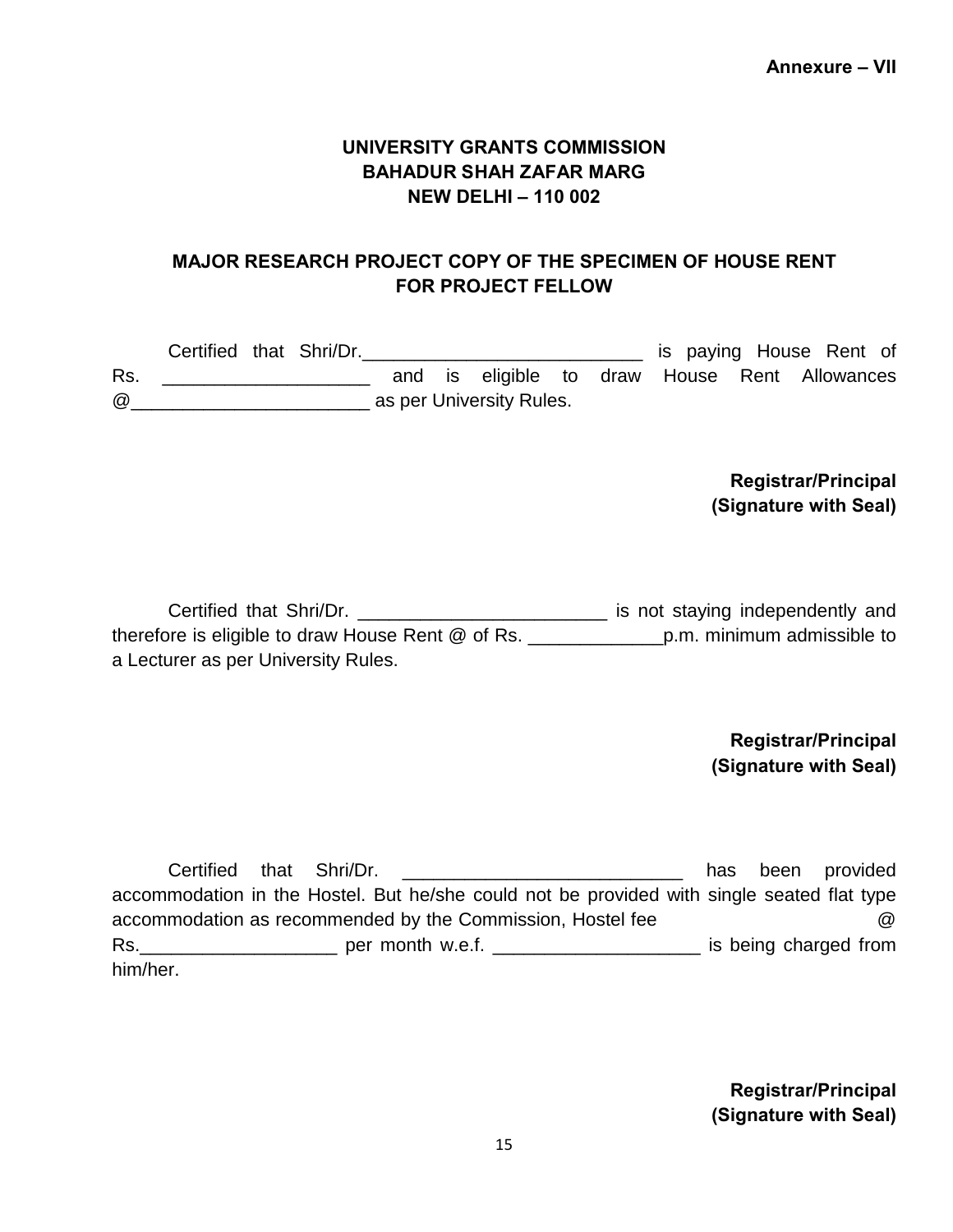## **Annexure -VIII**

## **UNIVERSITY GRANTS COMMISSION BAHADUR SHAH ZAFAR MARG NEW DELHI – 110 002.**

## **Annual/Final Report of the work done on the Major Research Project. (Report to be submitted within 6 weeks after completion of each year)**

| (c) University/College where work has progressed _______________________________        |
|-----------------------------------------------------------------------------------------|
|                                                                                         |
| 7. Grant approved and expenditure incurred during the period of the report:             |
|                                                                                         |
|                                                                                         |
| c. Report of the work done: (Please attach a separate sheet)                            |
|                                                                                         |
| ii. Work done so far and results achieved and publications, if any, resulting           |
| from the work (Give details of the papers and names of the journals in                  |
| which it has been published or accepted for publication_________________________        |
| iii. Has the progress been according to original plan of work and towards achieving the |
| objective. if not, state reasons                                                        |
| iv. Please indicate the difficulties, if any, experienced in implementing the           |
|                                                                                         |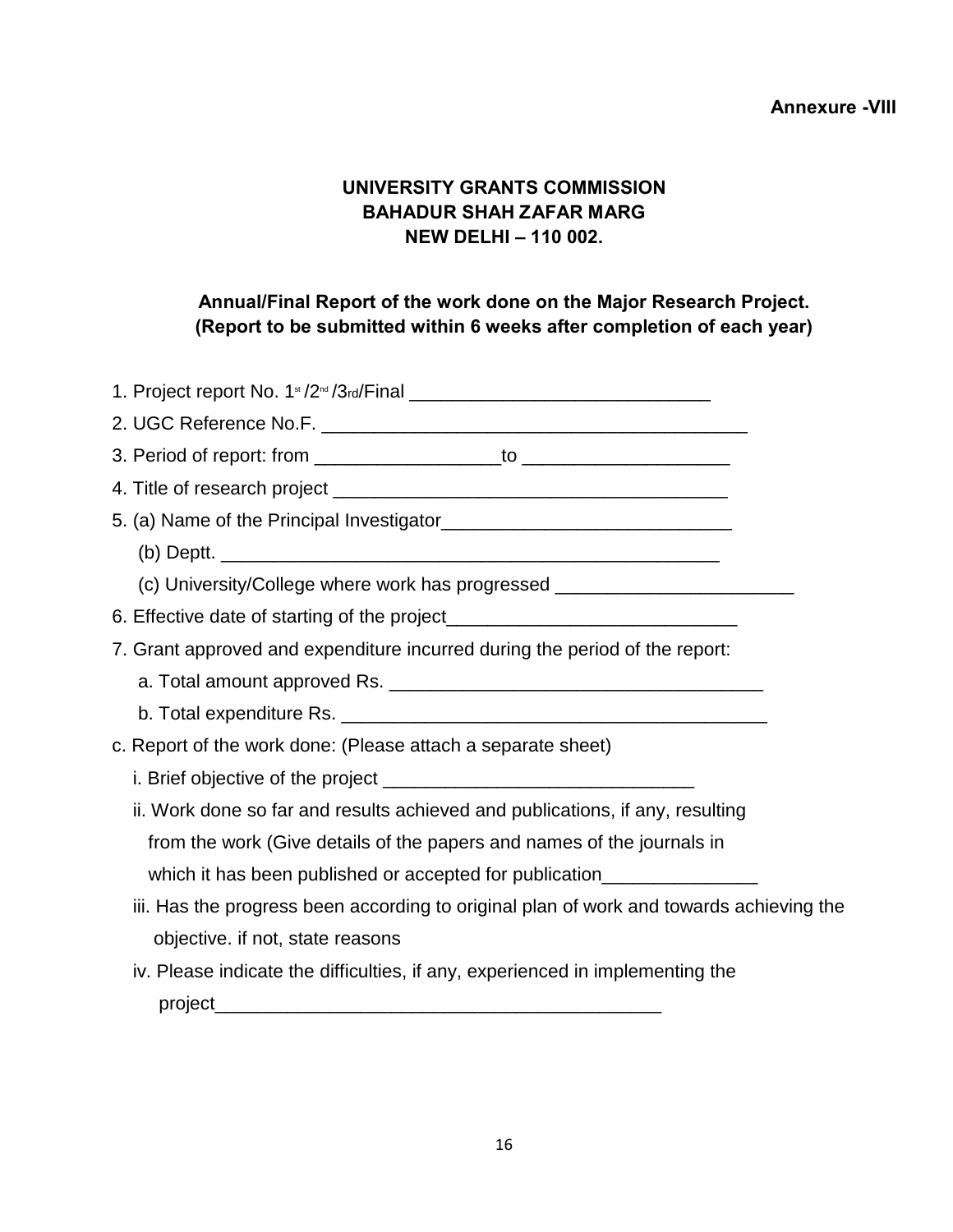- v. If project has not been completed, please indicate the approximate time by which it is likely to be completed. A summary of the work done for the period (Annual basis) may please be sent to the Commission on a separate sheet.
	- vi. If the project has been completed, please enclose a summary of the findings of the study. One bound copy of the final report of work done may also be sent to University Grants Commission.
	- vii. Any other information which would help in evaluation of work done on theproject. At the completion of the project, the first report should indicate the output, such as (a) Manpower trained (b) Ph. D. awarded (c) Publication of results (d) other impact, if any

## **SIGNATURE OF THE PRINCIPAL INVESTIGATOR**

**REGISTRAR/PRINCIPAL**

 **(Seal)**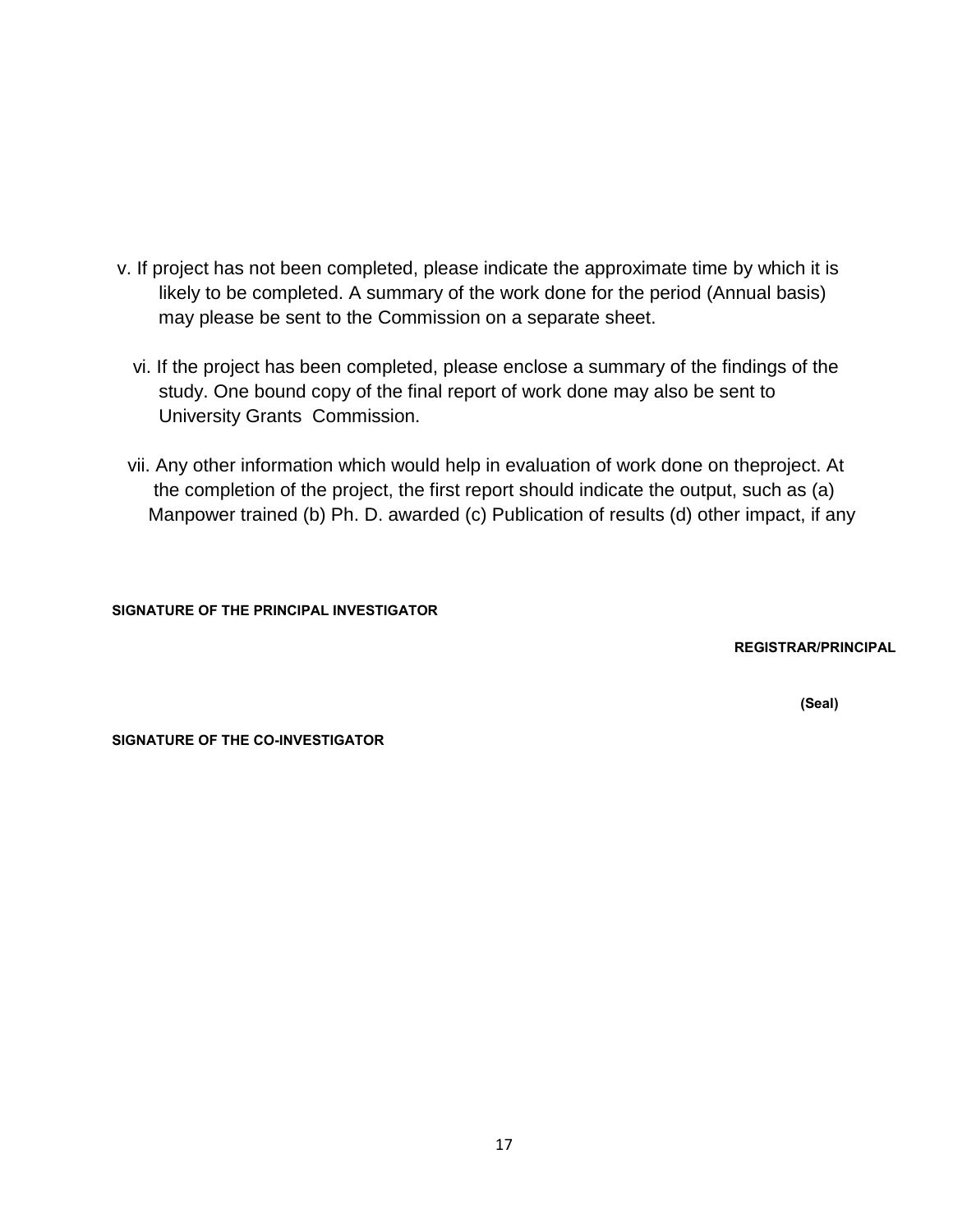## **PROFORMA FOR SUBMISSION OF INFORMATION AT THE TIME OF SENDING THE FINAL REPORT OF THE WORK DONE ON THE PROJECT**

| $2^{\circ}$                                                |
|------------------------------------------------------------|
| NAME AND ADDRESS OF THE INSTITUTION<br>3.                  |
| 4                                                          |
| 5.                                                         |
| 6.                                                         |
| $7_{\scriptscriptstyle{\sim}}$                             |
| 8.                                                         |
| 9.                                                         |
|                                                            |
|                                                            |
| 12. WHETHER OBJECTIVES WERE ACHIEVED                       |
| (GIVE DETAILS)                                             |
| 13. ACHIEVEMENTS FROM THE PROJECT                          |
|                                                            |
| (IN 500 WORDS)                                             |
|                                                            |
| (GIVE DETAILS)                                             |
| 16. WHETHER ANY PH.D. ENROLLED/PRODUCED OUT OF THE PROJECT |
| 17. NO. OF PUBLICATIONS OUT OF THE PROJECT                 |
| (PLEASE ATTACH)                                            |

## **( PRINCIPAL INVESTIGATOR ) (REGISTRAR/PRINCIPAL)**

 **(Seal)**

## **(CO-INVESTIGATOR)**